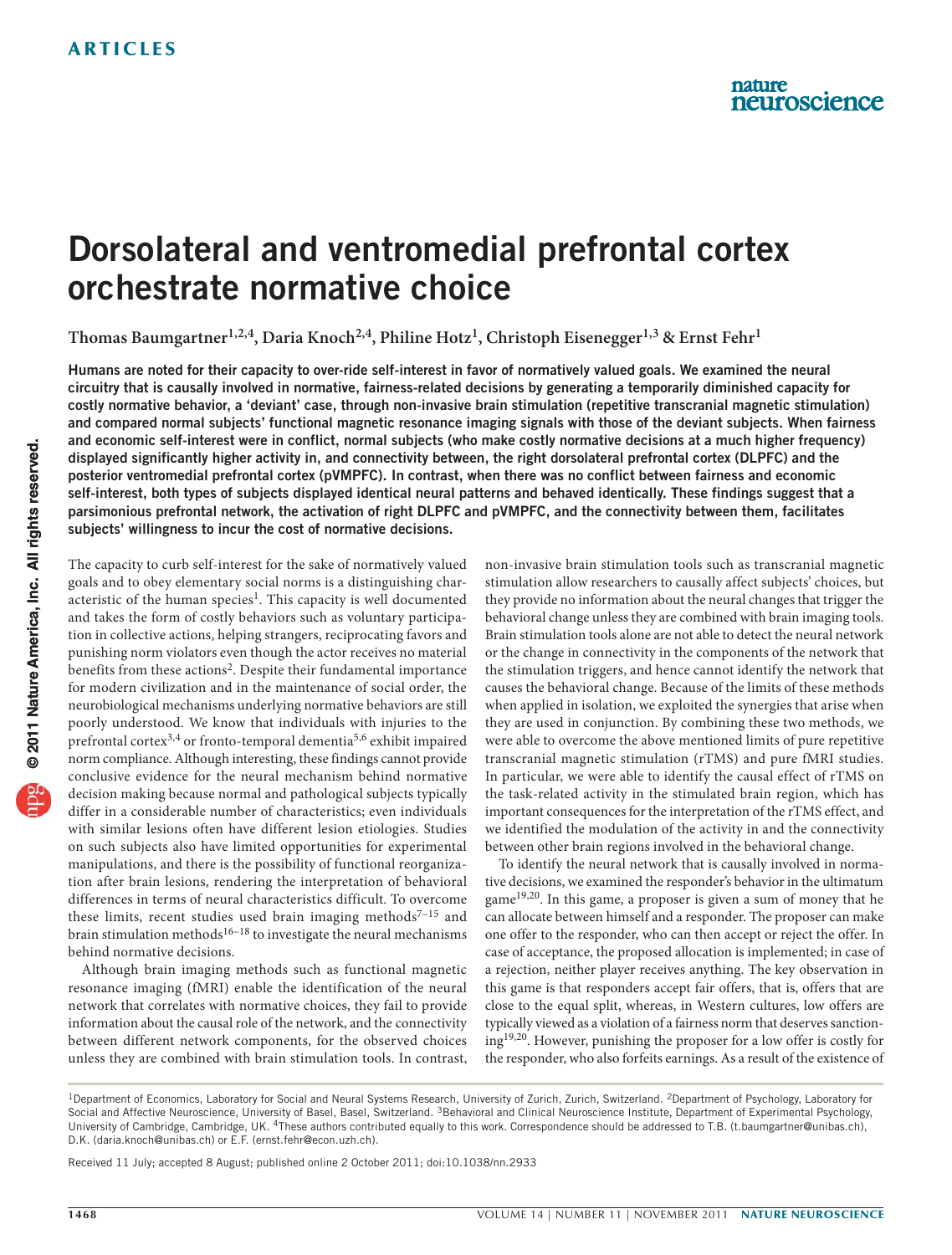a fairness norm, the responder thus faces a conflict between a decision based on economic self-interest, to accept the low offer, and a normative decision, to punish the proposer for the unfair offer by rejecting it.

Previous neuroimaging evidence<sup>[8,](#page-5-7)[21](#page-6-5)</sup> indicates that DLPFC, ventrolateral prefrontal cortex (VLPFC), VMPFC, the anterior insula, and the dorsal anterior cingulate cortex (dACC) are activated during the responder's decision phase, and subjects with higher average acti-vation in anterior insula are more likely to reject unfair offers<sup>[8](#page-5-7)</sup>. In addition, disrupting the function of the right DLPFC by means of low-frequency rTMS<sup>[16,](#page-6-1)[17](#page-6-6)</sup> and cathodal transcranial direct current stimulation to the right DLPFC[18](#page-6-2) has been shown to decrease rejection rates while leaving the ability to make fairness judgments intact. However, it is not known how the interaction between different brain regions gives rise to the normative behavior of rejecting an unfair offer although different brain areas are very unlikely to act in isolation during such a complex decision but are instead more likely to work together as a network. The identification of the associated network interactions is therefore important for understanding the neurobiological mechanisms of normative social behavior.

It has been hypothesized, for example, that anterior insula activation encodes the emotional resentment associated with unfair offers[8,](#page-5-7)[21](#page-6-5). This hypothesis is based on evidence that implicates the anterior insula in disgust<sup>22</sup>, pain<sup>[23](#page-6-8)</sup> and more general negative emo-tion processing<sup>[11,](#page-5-8)24</sup>. A bottom-up process in which anterior insula provides information to prefrontal executive control regions might elicit the rejection of unfair offers, and disrupting this bottom-up process might cause the change in behavior observed after rTMS of right DLPFC. It has also been hypothesized that dACC activation encodes the conflict between the emotional impulse to reject an unfair offer and the economic motive to accept the money. Perhaps other executive control regions such as the DLPFC modulate and resolve this conflict, enabling a final decision by communicating with dACC, a communication that might be disturbed by rTMS of right DLPFC. Another interesting hypothesis $8$  is that DLPFC encodes the economic motive of accepting the money and exerts top-down control on the anterior insula, and the behavioral change induced by rTMS of right DLPFC might therefore be caused by a disruption of this top-down control. Finally, it is not known how the neural network that is active in fairness-related decisions in social interactions relates to that in non-normative decisions involving the purchase of private goods, such as food items<sup>25-[27](#page-6-11)</sup>, risky proceeds<sup>[28](#page-6-12)</sup> or the delay of immediate gratifications for the sake of later larger rewards $29-31$  $29-31$ . Recent research has identified the pVMPFC as an important region that encodes the valuation of these goods<sup>25-31</sup>. One recent study<sup>27</sup>, for example, found that the same region of the pVMPFC encodes the valuation of food items, nonfood items such as DVDs and risky proceeds during the decision to buy these items. Thus, perhaps activation in pVMPFC encodes the decision value of the accept or reject decision in our setting. It would be intriguing if non-normative decisions regarding the purchase of food and risky proceeds and normative decisions involving the enforcement of a fairness norm were to rely on similar valuation circuitry (as proposed by the common neural currency hypothesis<sup>32</sup>) in the VMPFC, and if we were able to identify the causal involvement of this brain region in fairness-related decisions.

There is thus a bewildering variety of possibilities—in fact, the hypotheses mentioned above illustrate just a few of them—and the evidence that is currently available does not provide much information on the true neural interactions. For this purpose, we combined offline rTMS with fMRI to study the neural networks involved in an experimentally induced change in normative choice. The crucial feature of offline rTMS is that the brain is not stimulated during the

task, but rather during a certain period, in our case 15 min with 1 Hz, immediately before the experimental task. This low-frequency rTMS stimulation protocol is known to generate an aftereffect<sup>33</sup> in which the function of the stimulated brain region is disrupted. Previous evidence indicates that low-frequency (1 Hz) offline rTMS to the right DLPFC sharply reduces the responders' rejection rate of unfair offers relative to a sham stimulation, whereas rTMS to the left DLPFC does not affect the rejection rate<sup>[16](#page-6-1)</sup>, that is, no substantial differences in rejection rate between rTMS to the left DLPFC and a sham stimulation are observed. Thus, by applying a low-frequency rTMS protocol to the right DLPFC, we generated a deviant case compared with the normal behavior in this task, whereas rTMS to the left DLPFC did not generate deviant behavior. We compared the deviant to the normal case to better understand the functioning of the normal case. In other words, we know that rTMS to the right DLPFC must change the functioning of decision-relevant neural networks, whereas rTMS to the left DLPFC leaves the decision-relevant neural networks intact. This means that we can identify the neural network that is causally involved in the behavioral change by comparing the neural activations (and their interactions) after rTMS to right DLPFC (referred to as right TMS) with those after rTMS to the left DLPFC (referred to as left TMS). It should be noted that it is problematic to identify the decision-relevant neural network by comparing right TMS to sham stimulation because it is known that TMS to the PFC can be slightly irritating and inconvenient for the subjects, which may cause behavioral and neural effects. It is therefore important to keep these effects constant across treatments, which requires an active TMS condition (such as left TMS) as a control treatment. Otherwise neural activations triggered by subjects' irritation that have nothing to do with decision-making may confound the results.

We applied the offline low-frequency rTMS protocol to 32 subjects (mean age  $= 21.6$  years, s.d.  $= 2.2$ ) while they lay on the scanner bed in front of the scanner. The subjects were transferred into the scanner immediately after the stimulation, where they played the ultimatum game in the role of the responder (see Online Methods and **Supplementary Fig. 1**). Each responder played 16 anonymous games with 16 different partners and a stake size of CHF 20 (CHF  $1 \approx$  USD 1.20). We limited the proposer's strategy by only permitting offers of CHF 10, 8, 6 or 4 to generate enough observations on the responders' side. CHF 10 is obviously the fairest offer, as it splits the stake size equally, whereas CHF 4 is the most unfair offer. We applied low-frequency rTMS for 15 min either to the right DLPFC ( $n = 15$ , referred to as the right TMS group) or to the left DLPFC ( $n = 17$ , referred to as the left TMS group).

We found that when fairness and economic self-interest were in conflict, normal subjects (left TMS group) rejected unfair offers much more frequently than did deviant subjects (right TMS group). Normal subjects also displayed significantly higher activity in, and connectivity between, the right DLPFC and the posterior VMPFC. In contrast, when there was no conflict between fairness and economic self-interest, both types of subjects displayed identical connectivity patterns and behaved identically. Normal and deviant subjects also showed no differential activation in any other brain region during the processing of unfair offers, suggesting that a parsimonious prefrontal network, the activation of right DLPFC and pVMPFC and the connectivity between them, facilitates subjects' willingness to incur the cost of normative, fairness-related, decisions.

### RESULTS

#### Behavioral results

We carried out a behavioral analysis of the rejection rate using a repeated-measures ANOVA of treatment (left TMS, right TMS) × offer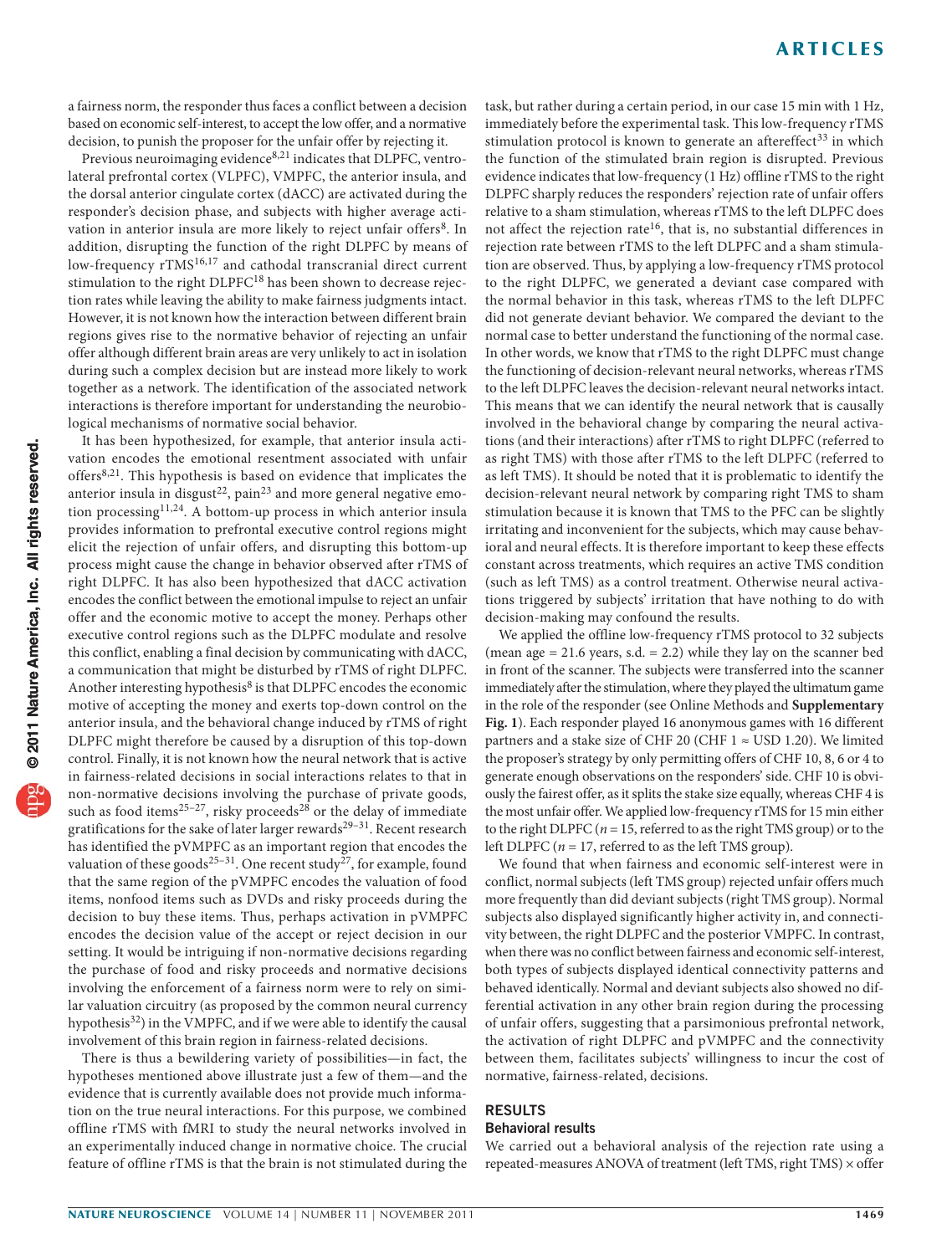(4, 6, 8, 10), which revealed a main effect of offer  $(F_{3,28} = 25.86,$ *P* < 0.001, ETA<sup>2</sup> = 0.74), a main effect of treatment ( $F_{1,30}$  = 6.11,  $P = 0.019$ , ETA<sup>2</sup> = 0.17) and an interaction effect of offer  $\times$  treatment  $(F_{3,28} = 3.19, P = 0.039, ETA^2 = 0.26; Fig. 1)$  $(F_{3,28} = 3.19, P = 0.039, ETA^2 = 0.26; Fig. 1)$  $(F_{3,28} = 3.19, P = 0.039, ETA^2 = 0.26; Fig. 1)$ . The main effect of offer indicates that the rejection rate strongly decreased with offer size. Offers of 4 were rejected, on average, in 62% of the trials, whereas the rejection rate for the offers of 6 was 25%, and the offers of 8 and 10 were rejected in only 1% of the cases. Notably, the main effect of treatment and the interaction effect of offer  $\times$  treatment were qualified by substantially lower rejection rates for the unfair offers of 4 and 6 in the right compared with the left TMS group (independent *t* test for offers of 4 and 6,  $t_{30}$  =  $-2.56$ ,  $P = 0.016$ , two-tailed). Rejection rates after right TMS were only 45% for an unfair offer of 4 and 13% for an unfair offer of 6, whereas unfair offers of 4 and 6 were rejected in 79% and 35% of the cases, respectively, after left TMS. These large behavioral differences across treatments raise the question of which changes in the neural network are responsible for the changes in behavior.

### Neural effects in the stimulated brain regions

We first examined the TMS effect on the stimulated brain regions: the left and the right DLPFC. Directly comparing the left TMS group with the right TMS group in the contrast unfair offers  $(4/6)$  > fair offers (8/10), we found higher activation in the right DLPFC (Brodmann area (BA) 46,  $x = 45$ ,  $y = 24$ ,  $z = 21$ ) in the left than in the right TMS group. In fact, the right DLPFC was strongly recruited in the unfair > fair contrast for the normal subjects (left TMS group), who rejected a large number of unfair offers, whereas the right DLPFC failed to be recruited during the processing of unfair offers in the deviant subjects (right TMS group), who showed a diminished rejection behavior (**[Fig. 2](#page-3-0)**). Thus, it seems that the recruitment of the right DLPFC in normal subjects is important for their willingness to reject unfair offers with the usual high frequency, as the willingness to reject strongly declines if rTMS disrupts the function of the right DLPFC.

Moreover, activity in left DLPFC does not help to explain rejections of unfair offers or to examine the differential rejection rates across the right and left TMS groups (**[Fig. 2b](#page-3-0)**), as this region was generally not significantly activated during the processing of unfair offers  $(P > 0.20)$ 



<span id="page-2-0"></span>Figure 1 Rejection rates. Rejection rates (means  $\pm$  s.e.m.) across treatment groups, broken down for unfair (offer 4 and 6) and fair offers (offer 8 and 10). Subjects whose right DLPFC was stimulated with rTMS exhibited a much lower average rejection rate (29.2%) for the two unfair offers of 4 and 6 than those subjects whose left DLPFC was stimulated (57.3%) (independent *t* test for offers of 4 and 6,  $t_{30} = 2.56$ ,  $P = 0.016$ , two-tailed).

and there was no significant difference in activation across right and left TMS groups, even if we strongly lowered the threshold to *P* < 0.20 (uncorrected). Thus, although right TMS significantly reduced the activity in the stimulated brain region (the right DLPFC) during the processing of unfair offers, left TMS left brain activation in the stimulated area (the left DLPFC) unaffected (**[Fig. 2](#page-3-0)**).

#### Neural network effects in remote brain regions

After our assessment of the effect of TMS on the stimulated brain regions, we examined the network effects on other brain regions. Previous neuroimaging studies<sup>[8,](#page-5-7)21</sup> have implicated the anterior insula and the dACC in the processing of unfair offers. As these brain regions are known to be involved in the processing of negative emotions and the monitoring of conflicting cognitive or behavioral impulses<sup>[11,](#page-5-8)[24,](#page-6-9)34-[36](#page-6-18)</sup>, they draw our interest to whether and, if so, how left and right TMS are associated with differential neural activations in these regions. One possibility might be that the behavioral change involves the modulation of right anterior insula by the right DLPFC, as activity in the right anterior insula has been shown to correlate positively with the rejection rate for unfair offers. Alternatively, right TMS may also cause the sharp decrease in rejection rates by affecting subjects' ability to monitor conflicting motivational impulses as a result of reduced recruitment of dACC. However, our data support neither of these hypotheses, as we found similarly increased activations in both treatment groups in the bilateral inferior frontal gyrus/anterior insula regions (BA 47/13; **Supplementary Fig. 2a**) and in the dACC (BA 24/32; **Supplementary Fig. 2b** and **Supplementary Table 1**) in the contrast unfair offers > fair offers. Thus, left and right TMS caused differential activation in neither the bilateral anterior insula nor in the dACC. In addition, psycho-physiological interaction (PPI) analyses<sup>37</sup> (see Online Methods) revealed no differential variation in connectivity across treatment groups during unfair offers between the right DLPFC and the right anterior insula (*P* > 0.89), the left anterior insula ( $P > 0.76$ ) or the dACC ( $P > 0.84$ ). Thus, we found no evidence that the TMS-induced behavioral change is caused by a top-down modulation of anterior insula and dACC by the right DLPFC.

These findings suggest that if, as hypothesized<sup>[8,](#page-5-7)[21](#page-6-5)</sup>, anterior insula and dACC encode the emotional resentment of unfair offers and the motivational conflict between self-interest and fairness, respectively, the subjects in the right and the left TMS groups are similarly engaged in these emotional and cognitive processes. The same argument holds for the observed activation in the dorsomedial prefrontal cortex (dMPFC, BA 10; **Supplementary Fig. 2b**), which has been implicated in mind-reading tasks in numerous studies<sup>[12,](#page-5-9)[38,](#page-6-20)[39](#page-6-21)</sup>. Subjects in the right and left TMS group showed no differential activation in these areas, suggesting that this brain region is equally capable of processing the reading of intentions behind unfair offers in both treatment groups.

Which rTMS-induced changes in remote brain areas might then be responsible for the sharp reduction in the willingness to reject unfair offers? Beyond the stimulated right DLPFC, we found only one other area that displayed a differential activation across treatment groups during the processing of unfair offers: the pVMPFC. The left TMS group showed significantly higher activation in the pVMPFC (BA 10/11/32, *P* < 0.005, *x* = −3, *y* = 39, *z* = −9; **[Fig. 3a](#page-3-1)** and **Supplementary Table 2**) compared with the right TMS group in the contrast unfair > fair offers. In fact, the left TMS group showed significantly positive activation of pVMPFC (*P* < 0.005), whereas the right TMS group failed to activate this region during the processing of unfair offers (**[Fig. 3b](#page-3-1)**). In contrast, no brain region was more strongly activated in the right TMS group in the unfair > fair contrast (**Supplementary Table 2**).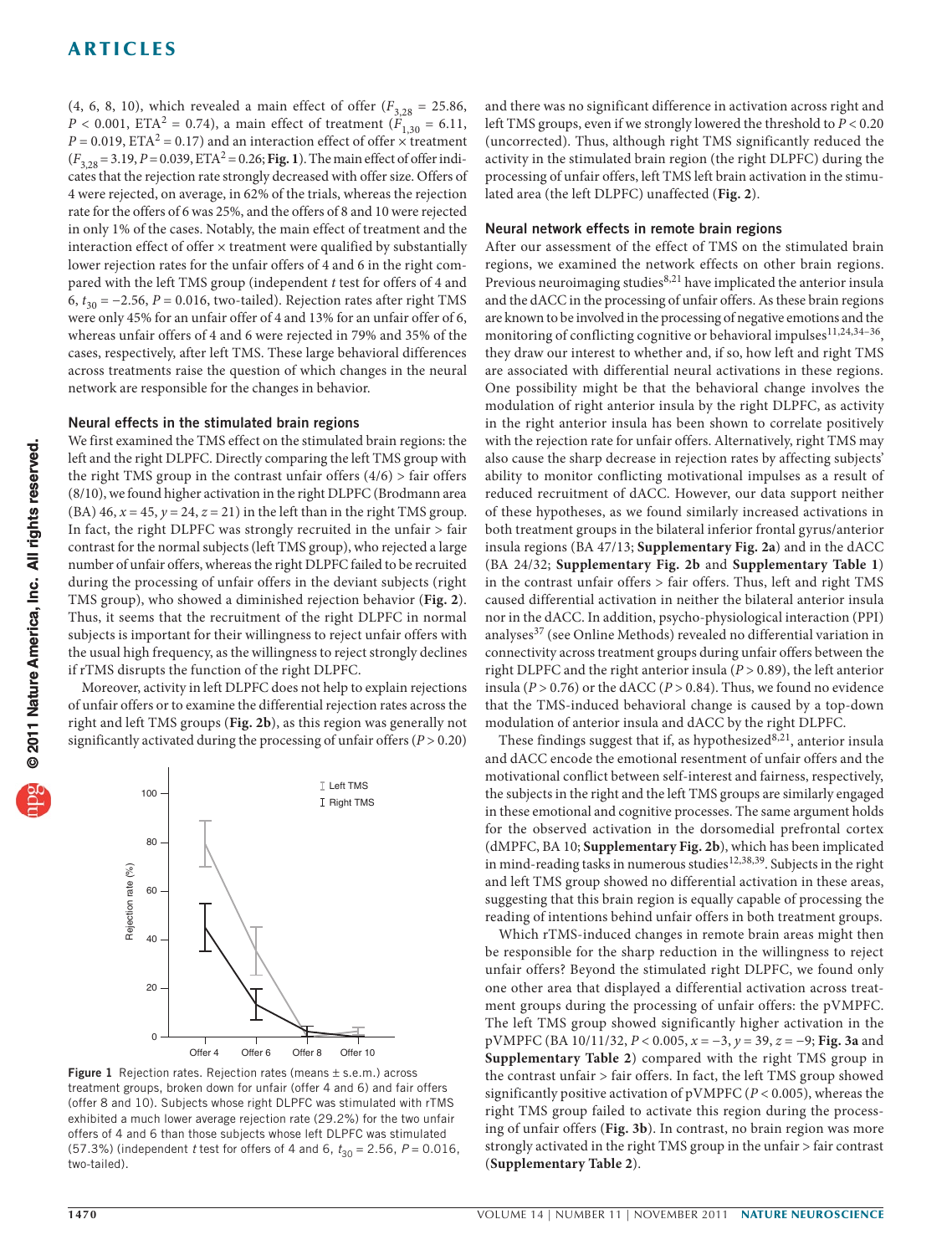<span id="page-3-0"></span>Figure 2 Differential group activation in the right DLPFC: left TMS (unfair > fair) > right TMS  $(unfair > fair)$ . (a) Disrupting the right DLPFC with rTMS led to a differential group activation pattern in the disrupted right DLPFC ( $x = 45$ , *y* = 24, *z* = 21, *P* < 0.005, uncorrected<sup>42</sup>, cluster extent threshold = 15 voxels; activity in the DLPFC survived small volume family-wise error (FWE) corrections at *P* < 0.05 in a 20-mm sphere defined by the peak reported in ref. 8; see Online Methods), which was qualified by increased activation in the left TMS group compared with the right TMS group during unfair offers. No such differential group activation was observed in the left DLPFC even at a strongly lowered threshold of *P* < 0.20 (uncorrected). (b) Bar plots represent differences (mean ± s.e.m.) in contrast estimates (unfair offers > fair offers) of homologs spherical regions of interest (ROIs) (5 mm) in the bilateral DLPFC around the peak coordinate of activation depicted in a (for the left side, the *x* coordinate was mirrored), broken down for the treatment groups (left TMS/right TMS). Bar plots indicate that a differential activation across right and left TMS group was only observed in the right DLPFC.

Because the change in neural activity induced by right TMS originates in the right DLPFC, it seems likely that communication between the right DLPFC and the pVMPFC facilitates the neural changes in the pVMPFC. Thus, right TMS might not just reduce activity in the right DLPFC and the pVMPFC, but it might also change the connectivity between the two regions during the processing of unfair offers. To examine this question, we again applied PPI analyses<sup>37</sup>. We found that right TMS strongly affected the connectivity in a context-dependent manner (**[Fig. 4](#page-4-0)**). In particular, we observed in both treatment groups that these two brain regions displayed no change at all in connectivity (relative to baseline connectivity) during the processing of fair offers (see fair connectivity in **[Fig. 4b](#page-4-0)**), which suggests that there is no special need for communication between the DLPFC and the pVMPFC after a fair offer. However, after an unfair offer, when fairness and self-interest are in conflict with each other, the left TMS group exhibited a strong increase in connectivity between these two brain regions relative to the baseline (see unfair connectivity in **[Fig. 4b](#page-4-0)**), implying that, if right DLPFC activity is high (which it is after an unfair offer), pVMPFC activity is also high. In contrast, there was no significant change in connectivity between the right DLPFC and the pVMPFC in the deviant subjects (*P* > 0.20), suggesting that the usual communication of these two regions during the processing of unfair offers is disrupted. Thus, the subjects who received left TMS displayed a much higher connectivity level after unfair offers (**[Fig. 4b](#page-4-0)**), whereas subjects who received right TMS displayed the same baseline connectivity level after fair and unfair offers (**[Fig. 4b](#page-4-0)**). In fact, many of the voxels in pVMPFC that exhibited lower activation in the deviant subjects also lacked an increase in connectivity with the right DLPFC (**[Fig. 4a](#page-4-0)**). Thus, the TMS of the right DLPFC not only reduced neural activation in this area but also removed the usual increase in connectivity between the right DLPFC and the pVMPFC after unfair offers, which was then also associated with a lower activity in the pVMPFC. These findings suggest that the increased connectivity





between right DLPFC and pVMPFC during the processing of unfair offers is important for subjects' rejection behavior.

This view would receive further support if individual connectivity differences between these two regions were correlated with individual differences in rejection rates. To examine this conjecture, we computed the change in connectivity after unfair offers (relative to fair offers) for each subject in the overlap area (**[Fig. 4a](#page-4-0)**). We found that subjects who displayed a larger increase in connectivity after unfair offers rejected a higher proportion of these offers (correlation = 0.421,  $P = 0.016$ ). The importance of this connectivity finding for explaining individual differences in normative decision making was further strengthened by the following two observations. First, neither the activity in the DLPFC alone nor the activity pattern in the VMPFC alone correlated with the rejection of unfair offers (all *P* > 0.10). Thus, the strength of connectivity between the right DLPFC and VMPFC is a better predictor of rejection rates than the activity pattern in each region alone. Second, disrupting the function of the right DLPFC completely eliminated the predictive power of the DLPFC-VMPFC connectivity (correlation =  $-0.221$ ,  $P = 0.43$ ). Thus, only in those subjects with a normally functioning right DLPFC was the DLPFC-VMPFC connectivity able to predict individual differences in rejection behavior (correlation =  $0.409$ ,  $P = 0.05$ , one-tailed).

These activation and connectivity patterns suggest that the communication between right DLPFC and pVMPFC in normal subjects may be crucial for the upregulation of pVMPFC during the processing of unfair offers and that this upregulation is distorted in the subjects who receive right TMS. Finally, it is also noteworthy that the differential activation of pVMPFC (**[Fig. 3](#page-3-1)**) cannot be the result of differential input from the anterior insula or the dACC, as these regions were not activated differentially across treatment groups (**Supplementary Fig. 2** and **Supplementary Table 1**). In addition, when we computed a PPI with either anterior insula or dACC as the seed region, we found no differential variation in connectivity across treatment groups during

<span id="page-3-1"></span>Figure 3 Differential group activation in pVMPFC: left TMS (unfair > fair) > right TMS (unfair > fair). (a) Disrupting the right DLPFC with rTMS changed neural activity not only in the disrupted brain area (depicted in [Fig. 2](#page-3-0)), but also in another task-related remote brain region located in the pVMPFC (*x* = −3, *y* = 39, *z* = −9, thresholded at *P* < 0.005, uncorrected<sup>[42](#page-6-22)</sup>, cluster extent threshold = 15 voxels; activity in the pVMPFC survived small volume FWE corrections at *P* < 0.05 in a 20-mm sphere defined based on peaks in refs. 25–27,29,30; see Online Methods). (b) Bar plots represent differences (mean  $\pm$  s.e.m.) in contrast estimates (unfair offers > fair offers) of a functional ROI based on the depicted activation, broken down for the two treatment groups (left TMS/right TMS). Bar plots indicate that only the left TMS group reacted to unfairness with increased activity (at *P* < 0.005) in the pVMPFC.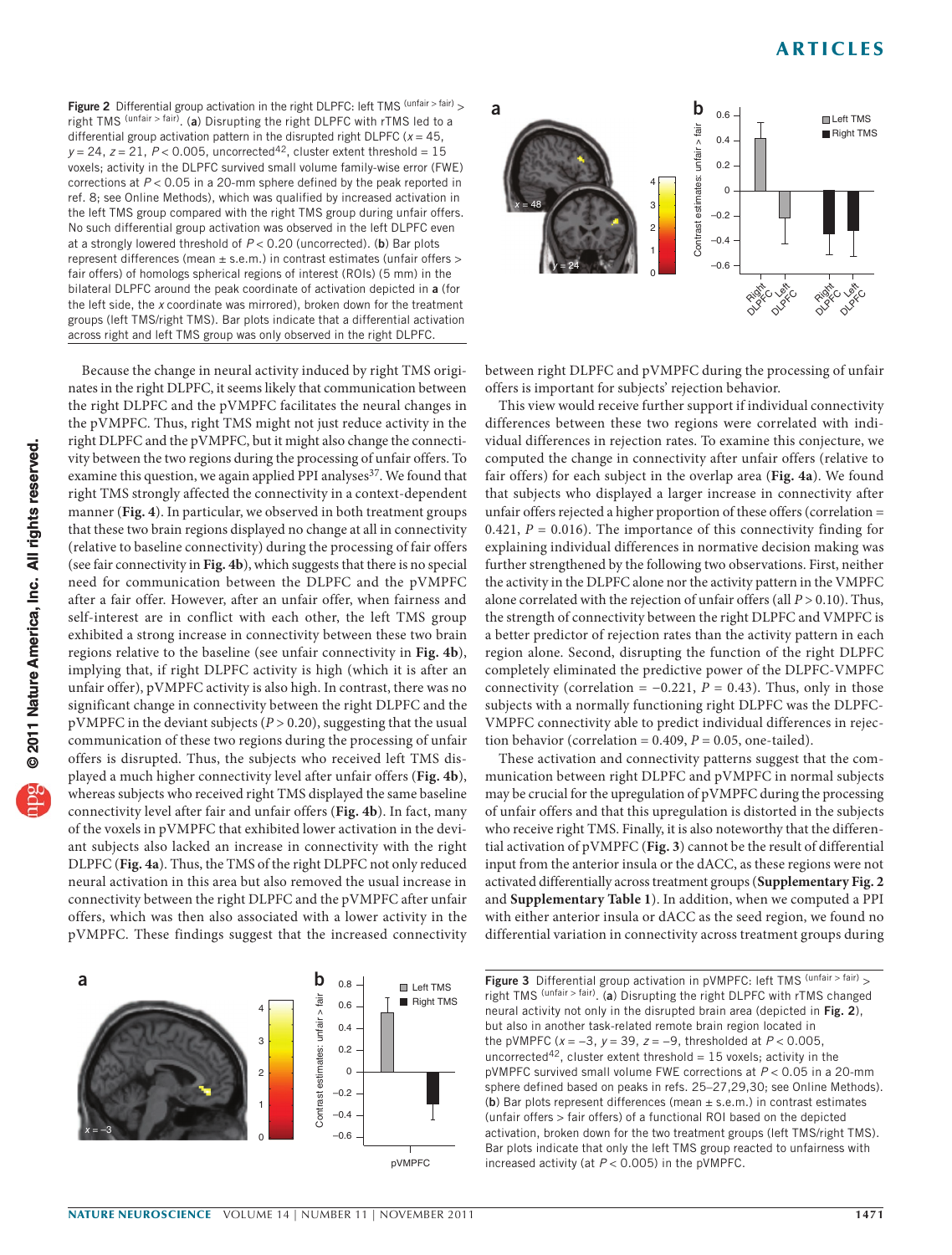<span id="page-4-0"></span>Figure 4 Treatment group differences in connectivity between right DLPFC and pVMPFC. (a) Overlay of the pVMPFC cluster that showed a larger change in connectivity after unfair offers (compared with fair offers) with the right DLPFC in the left compared with the right TMS group (yellow, at  $P < 0.005$ , cluster extent = 18 voxels[42](#page-6-22)) and the pVMPFC cluster that showed differential activation in the contrast unfair > fair offers in the left compared with the right TMS group (red). Overlapping voxels are displayed in orange. (b) Bar plots based on the functional ROI (red) from a indicate that the differential context-dependent change in



connectivity between the left and right TMS group was qualified by a differential change in connectivity during unfair offers (unfair connectivity), but not during fair offers (fair connectivity). The left TMS group therefore only showed an increased connectivity between the right DLPFC and pVMPFC at *P* < 0.01 during unfair offers, whereas the connectivity between these two brain regions did not change (relative to baseline connectivity) after fair offers. Moreover, after right TMS, the connectivity between right DLPFC and pVMPFC never deviated from the baseline (indicated by the two black bars); that is, these brain regions no longer communicated more after unfair offers. Bar plots depict mean  $\pm$  s.e.m.

unfair offers between these brain regions and the pVMPFC (anterior insula,  $P = 0.81$ ; dACC,  $P = 0.52$ ). Thus, the anterior insula and the dACC displayed neither differential activations nor differential connectivity patterns during the processing of unfair offers across treatment groups, suggesting that they are not involved in the behavioral change induced by right TMS.

#### Validation of the reported behavioral and neuronal patterns

Finally, to further check the robustness and validity of the reported behavioral and neuronal findings, we conducted an additional control treatment in which subjects did not receive any rTMS before playing the ultimatum game in the scanner (no TMS condition with  $n = 18$ ) healthy male subjects). The no TMS group enabled us to confirm that the behavior of the left TMS group was very similar and statistically indistinguishable from the behavior of the no TMS group (*P* > 0.20; **Supplementary Fig. 3**). Moreover, similar to the left TMS group, the no TMS group rejected unfair offers significantly more often than the right TMS group ( $P = 0.024$ ). In addition, the comparison between the no TMS and the right TMS group in terms of neural activations and connectivity patterns yielded basically the same results as the comparison of the left TMS with the right TMS group (**Supplementary Analysis 1** and **Supplementary Figs. 4** and **5**). These findings confirm that the left TMS group can legitimately be treated as a normal control group in terms of both behaviors and behaviorally relevant neural activations and connectivity patterns.

### **DISCUSSION**

We combined offline rTMS with the examination of the changes in the neural networks associated with the TMS-induced behavioral changes. By comparing the deviant cases (after right TMS) with subjects' normal behavior and normally functioning neural network after left rTMS, we were able to overcome the limits of pure fMRI and pure TMS studies and achieved a deeper understanding of the neural interactions that are causally involved in fairness-related, normative decisions.

We observed that right TMS (but not left TMS) prevented the recruitment of the right DLPFC during the processing of unfair offers. Previous pure TMS studies<sup>[16,](#page-6-1)[17](#page-6-6)</sup> did not observe this because they lacked measures of neural activation. This finding suggests that the neural activation in the right DLPFC during the processing of unfair offers is decisive in the ability to make costly normative decisions. In contrast, we find no differential neural activation across treatment groups in the left DLPFC which may explain why left TMS causes no behavioral effects.

Another important finding is that rTMS of the right DLPFC had no discernible effect on activity in areas such as the anterior insula (which has been implicated in the emotional processing of the unfairness of bargaining offers)[8,](#page-5-7)[21,](#page-6-5) the dACC (which has been implicated in the monitoring of motivational and cognitive conflicts)<sup>[11,](#page-5-8)[35](#page-6-23)</sup> and the dMPFC (which has been implicated in theory of mind tasks) $38,39$  $38,39$ . Furthermore, we found no evidence that right DLPFC is involved in a top-down regulation of these areas. Thus, activity and connectivity in these brain regions cannot explain the sharp decline in rejection rates after right TMS. Notably, emotion processing and mind reading are crucial for judging the fairness of a given offer. It is, for example, well known that many subjects attribute greedy intentions to low offers and that this attribution is a crucial input in the fair-ness evaluation<sup>[40](#page-6-24)</sup>, suggesting that fairness judgments are hampered if mind-reading abilities are reduced. Similarly, if subjects cannot feel the unfairness of a low offer, it is difficult to see how they can judge it to be so. The absence of a TMS effect on these areas may explain why brain stimulation of right DLPFC leaves subjects' ability to judge the  $(un)$  fairness of low offers intact<sup>[16,](#page-6-1)18</sup>. Finally, the absence of a differential activation in anterior insula, dACC and dMPFC across treatment groups does not imply that these brain regions are generally not involved in normative choice. In fact, if these regions are crucial for the ability to attribute fairness intentions and for making fairness judgments, they are likely to be involved in the extent to which behavior and judgment are aligned. However, the absence of a differential activation across treatment groups in these regions indicates that they are not causally involved in the behavioral change across groups.

The only other region that was differentially activated during processing of unfair offers in the right compared with the left TMS group was the pVMPFC. The deviant subjects showed a lower activation than the normal subjects, suggesting that deactivation in this region reduces the ability to make costly normative decisions after right TMS. Moreover, we observe telling connectivity patterns between the right DLPFC and the very same voxels in the pVMPFC that show reduced activation after right TMS. When normal subjects faced unfair offers leading to a conflict between self-interest and fairness, they displayed a significant positive change in connectivity between the right DLPFC and the pVMPFC, which was not the case if they faced fair offers. Right TMS, however, removed this increased connectivity, suggesting that DLPFC and pVMPFC were then unable to interact with each other in the manner necessary to facilitate the normative decision.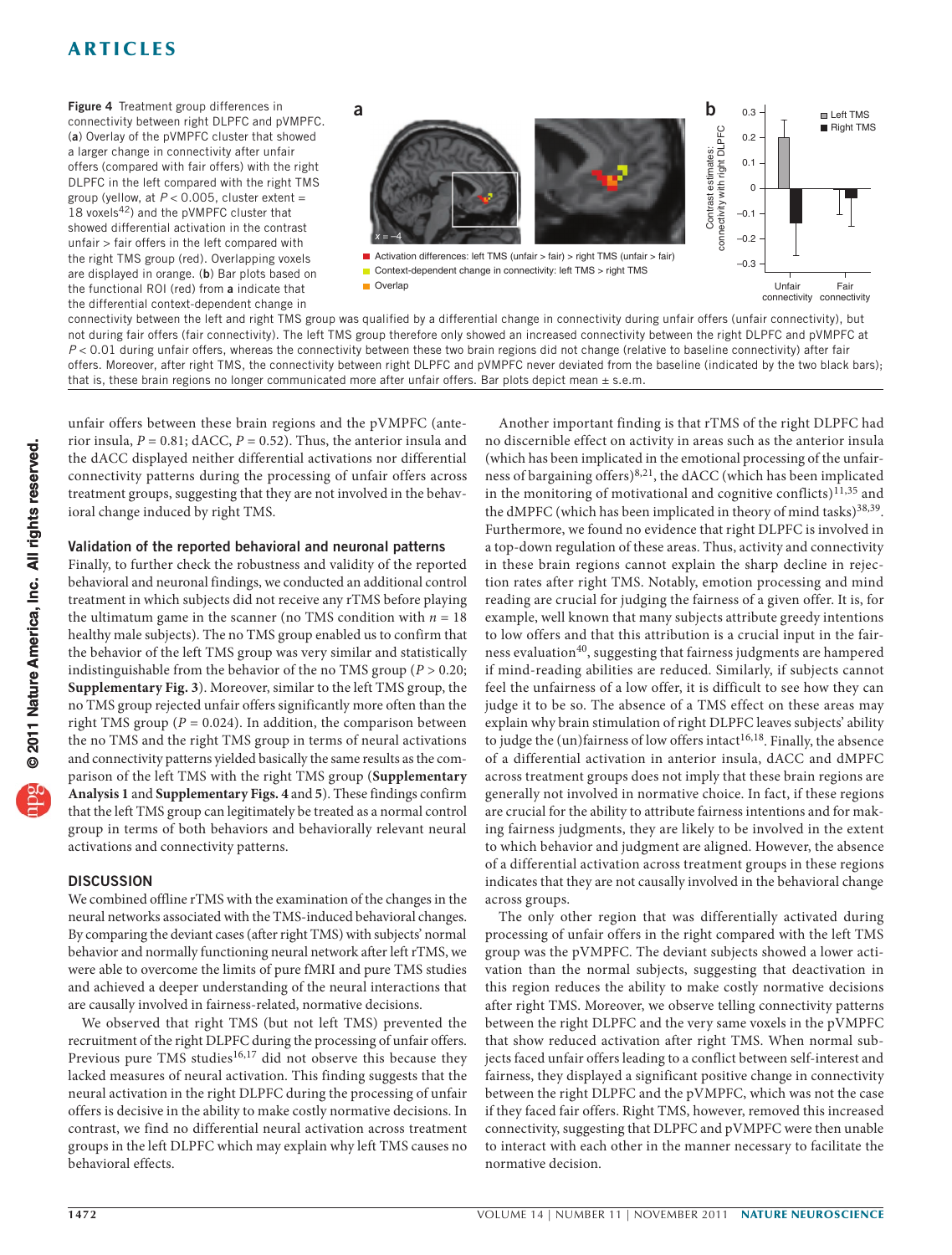This conjecture is particularly intriguing in light of recent evidence regarding the functional role of pVMPFC in decision making, which suggests that pVMPFC encodes the decision value of consumption goods<sup>25-27</sup> and normatively valued goods<sup>7,[13,](#page-6-25)[14](#page-6-26)</sup>. In fact, the peak of the rTMS-induced reduction in VMPFC activity (at MNI coordinates  $x = -3$ ,  $y = 39$ ,  $z = -9$ ; **[Fig. 3](#page-3-1)**) occurs in the same area of pVMPFC that has been shown to provide a common neural representation of the decision value of different consumption goods (located in voxels around MNI coordinates *x* = −3, *y* = 42, *z* = −6, ref. 27). It may be the case that pVMPFC correlates with decision values and that pVMPFC activation is causally involved in the implementation of subjects' goals. In this view, the pVMPFC may encode the decision value of a rejection (please see **Supplementary Discussion** for a precise definition), which may be upregulated in normal subjects through communication with the right DLPFC in contexts in which fairness is in conflict with self-interest. This interpretation is consistent with the fact that normal subjects showed an increase in the activation of pVMPFC when they faced unfair offers and that they rejected these offers much more frequently, whereas the deviant subjects lacked this increase in pVMPFC activation and displayed a considerably lower rejection rate.

The above interpretation of pVMPFC activation may seem puzzling in light of the fact that parts of the VMPFC have often been implicated in the experience of positive stimuli, such as attractive faces or monetary rewards. In contrast, in our setting, pVMPFC was active during the processing of unfair offers, which can hardly be described as positive stimuli. It is therefore not possible to interpret the observed pVMPFC activation as a signal of the experienced value of a stimulus; it is better interpreted as a signal of decision value, that is, the value of a rejection. In fact, recent evidence<sup>[41](#page-6-27)</sup> suggests that value signals that encode positive experiences and value signals that predict choice may be encoded in distinct areas of the VMPFC: the passive experience of positive stimuli (attractive faces and receipt of money) activates the anterior VMPFC (aVMPFC), but these activations do not predict subsequent choices when subjects face a trade-off between money and the viewing of attractive faces. Activation in posterior VMPFC during passive consumption does, however, predict subsequent choices. In view of this evidence, it would be reassuring for our interpretation if we could also find the distinct encoding of positive stimuli in the aVMPFC. In our setting, the receipt of a fair offer is an unambiguously positive stimulus because a fair offer provides a monetary benefit and a fairness benefit without any cost. For this purpose, we computed the contrast between fair and unfair offers and found activation in only two regions: the ventral striatum and a distinct area in the aVMPFC (**Supplementary Table 1** and **Supplementary Figs. 6** and **7**). Notably, the left and the right TMS group showed no differential activations in these areas, suggesting that TMS did not change the encoding of the experience of positive stimuli.

In summation, our results suggest that the context-dependent communication between the right DLPFC and the pVMPFC is important for a neural model of normative decision making: no special communication between these regions seems to be needed in the absence of conflicting motives. However, an increased need for communication between these brain regions seems to arise in case of strongly conflicting motives, thus facilitating the choice of the costly normative option. The fact that subjects who display a larger context-dependent change in connectivity between right DLPFC and pVMPFC reject unfair offers more frequently also suggests the possibility of a deeper understanding of individual differences in normative behavior in terms of connectivity differences between these brain regions. Thus, our findings may also help to explain the implications of brain damage

in these prefrontal brain regions. Finally, these results also may have implications for the therapeutic use of non-invasive TMS in (forensic) psychiatric patients displaying persistent antisocial and aggressive behaviors resulting from a hypoactivation in the VMPFC. Given that the VMPFC is not directly accessible through non-invasive brain stimulation, the fact that we could affect activation in the pVMPFC by stimulating the right DLPFC suggests that it might be possible to increase activation in the VMPFC with high-frequency rTMS or anodal transcranial direct-current stimulation of the DLPFC.

Taken together, combining non-invasive offline brain stimulation and neuroimaging provides a powerful approach for studying the neurobiological mechanisms of decision making. Imaging this form of virtual neuropsychology provides potentially important insights into the neural substrates of decision-making in the healthy brain, which may be useful for a deeper understanding and in the therapy of normative behavioral pathologies in psychiatric patients.

#### **METHODS**

Methods and any associated references are available in the online version of the paper at http://www.nature.com/natureneuroscience/.

*Note: Supplementary information is available on the Nature [Neuroscience](http://www.nature.com/natureneuroscience/) website.*

#### **Acknowledgments**

We thank C. Ruff, K.E. Stephan and A. Rangel for their helpful comments. This study is a part of the project on the foundations of norm compliance in the National Center of Competence in Affective Sciences. E.F. also acknowledges support from the Neurochoice Project of SystemsX, the Swiss Initiative for Systems Biology. D.K. acknowledges support from the Swiss National Science Foundation (grant no. PP00P1-123381).

#### **AUTHOR CONTRIBUTIONS**

T.B., D.K. and E.F. designed the study. T.B., D.K. and C.E. performed all of the experiments. T.B. and P.H. analyzed the data. T.B., D.K. and E.F. wrote the manuscript.

#### **COMPETING FINANCIAL INTERESTS**

The authors declare no competing financial interests.

Published online at http://www.nature.com/natureneuroscience/. Reprints and permissions information is available online at http://www.nature.com/ reprints/index.html.

- <span id="page-5-0"></span>1. Boyd, R.T. & Richerson, P. *The Origin and Evolution of Cultures* (Oxford University Press, Oxford, 2005).
- <span id="page-5-1"></span>2. Fehr, E. & Fischbacher, U. The nature of human altruism. *Nature* 425, 785–791 (2003).
- <span id="page-5-2"></span>3. Damasio, A.R. *Descartes' Error: Emotion, Reason and the Human Brain* (Hayrer Collins, New York, 1995).
- <span id="page-5-3"></span>4. Shallice, T. & Burgess, P.W. Deficits in strategy application following frontal lobe damage in man. *Brain* 114, 727–741 (1991).
- <span id="page-5-4"></span>5. Neary, D. *et al.* Frontotemporal lobar degeneration: a consensus on clinical diagnostic criteria. *Neurology* 51, 1546–1554 (1998).
- <span id="page-5-5"></span>6. Miller, B.L., Darby, A., Benson, D.F., Cummings, J.L. & Miller, M.H. Aggressive, socially disruptive and antisocial behaviour associated with fronto-temporal dementia. *Br. J. Psychiatry* 170, 150–154 (1997).
- <span id="page-5-6"></span>7. Moll, J. *et al.* Human fronto-mesolimbic networks guide decisions about charitable donation. *Proc. Natl. Acad. Sci. USA* 103, 15623–15628 (2006).
- <span id="page-5-7"></span>8. Sanfey, A.G., Rilling, J.K., Aronson, J.A., Nystrom, L.E. & Cohen, J.D. The neural basis of economic decision-making in the Ultimatum Game. *Science* 300, 1755–1758 (2003).
- 9. Harbaugh, W.T., Mayr, U. & Burghart, D.R. Neural responses to taxation and voluntary giving reveal motives for charitable donations. *Science* 316, 1622–1625 (2007).
- 10. de Quervain, D.J. *et al.* The neural basis of altruistic punishment. *Science* 305, 1254–1258 (2004).
- <span id="page-5-8"></span>11. Baumgartner, T., Fischbacher, U., Feierabend, A., Lutz, K. & Fehr, E. The neural circuitry of a broken promise. *Neuron* 64, 756–770 (2009).
- <span id="page-5-9"></span>12. Baumgartner, T., Gotte, L., Gugler, R. & Fehr, E. The mentalizing network orchestrates the impact of parochial altruism on social norm enforcement. *Hum. Brain Mapp*. published online, doi:10.1002/hbm.21298 (13 May 2011).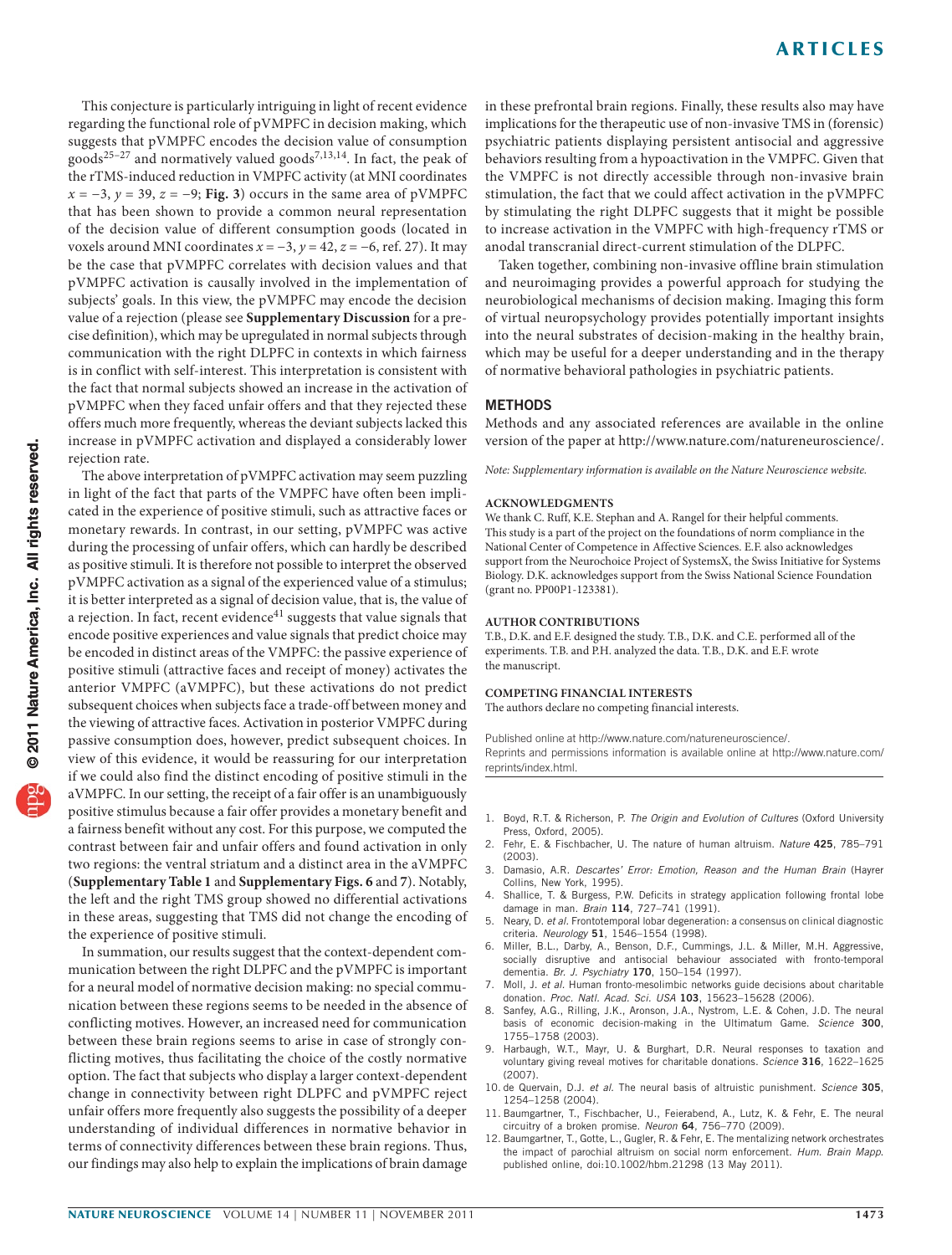- <span id="page-6-25"></span>13. Hare, T.A., Camerer, C.F., Knoepfle, D.T. & Rangel, A. Value computations in ventral medial prefrontal cortex during charitable decision making incorporate input from regions involved in social cognition. *J. Neurosci.* 30, 583–590 (2010).
- <span id="page-6-26"></span>14. Tricomi, E., Rangel, A., Camerer, C.F. & O'Doherty, J.P. Neural evidence for inequality-averse social preferences. *Nature* 463, 1089–1091 (2010).
- <span id="page-6-0"></span>15. Knoch, D., Gianotti, L.R., Baumgartner, T. & Fehr, E. A neural marker of costly punishment behavior. *Psychol. Sci.* 21, 337–342 (2010).
- <span id="page-6-1"></span>16. Knoch, D., Pascual-Leone, A., Meyer, K., Treyer, V. & Fehr, E. Diminishing reciprocal fairness by disrupting the right prefrontal cortex. *Science* 314, 829–832 (2006).
- <span id="page-6-6"></span>17. van 't Wout, M., Kahn, R.S., Sanfey, A.G. & Aleman, A. Repetitive transcranial magnetic stimulation over the right dorsolateral prefrontal cortex affects strategic decision-making. *Neuroreport* 16, 1849–1852 (2005).
- <span id="page-6-2"></span>18. Knoch, D. *et al.* Studying the neurobiology of social interaction with transcranial direct current stimulation–the example of punishing unfairness. *Cereb. Cortex* 18, 1987–1990 (2008).
- <span id="page-6-3"></span>19. Güth, W., Schmittberger, R. & Schwarze, B. An experimental analyses of ultimatum bargaining. *J. Econ. Behav. Organ.* 3, 367–388 (1982).
- <span id="page-6-4"></span>20. Henrich, J. *et al.* In search of homo economicus: behavioral experiments in 15 small-scale societies. *Am. Econ. Rev.* 91, 73–78 (2001).
- <span id="page-6-5"></span>21. Tabibnia, G., Satpute, A.B. & Lieberman, M.D. The sunny side of fairness: preference for fairness activates reward circuitry (and disregarding unfairness activates selfcontrol circuitry). *Psychol. Sci.* 19, 339–347 (2008).
- <span id="page-6-7"></span>22. Phillips, M.L. *et al.* A specific neural substrate for perceiving facial expressions of disgust. *Nature* 389, 495–498 (1997).
- <span id="page-6-8"></span>23. Singer, T. *et al.* Empathy for pain involves the affective but not sensory components of pain. *Science* 303, 1157–1162 (2004).
- <span id="page-6-9"></span>24. Herwig, U. *et al.* Modulation of anticipatory emotion and perception processing by cognitive control. *Neuroimage* 37, 652–662 (2007).
- <span id="page-6-10"></span>25. Plassmann, H., O'Doherty, J. & Rangel, A. Orbitofrontal cortex encodes willingness to pay in everyday economic transactions. *J. Neurosci.* 27, 9984–9988 (2007).
- 26. Hare, T.A., O'Doherty, J., Camerer, C.F., Schultz, W. & Rangel, A. Dissociating the role of the orbitofrontal cortex and the striatum in the computation of goal values and prediction errors. *J. Neurosci.* 28, 5623–5630 (2008).
- <span id="page-6-11"></span>27. Chib, V.S., Rangel, A., Shimojo, S. & O'Doherty, J.P. Evidence for a common representation of decision values for dissimilar goods in human ventromedial prefrontal cortex. *J. Neurosci.* 29, 12315–12320 (2009).
- <span id="page-6-12"></span>28. Boorman, E.D., Behrens, T.E., Woolrich, M.W. & Rushworth, M.F. How green is the grass on the other side? Frontopolar cortex and the evidence in favor of alternative courses of action. *Neuron* 62, 733–743 (2009).
- <span id="page-6-13"></span>29. Hare, T.A., Camerer, C.F. & Rangel, A. Self-control in decision-making involves modulation of the vmPFC valuation system. *Science* 324, 646–648 (2009).
- <span id="page-6-28"></span>30. Kable, J.W. & Glimcher, P.W. The neural correlates of subjective value during intertemporal choice. *Nat. Neurosci.* 10, 1625–1633 (2007).
- <span id="page-6-14"></span>31. Kable, J.W. & Glimcher, P.W. The neurobiology of decision: consensus and controversy. *Neuron* 63, 733–745 (2009).
- <span id="page-6-15"></span>32. Montague, P.R. & Berns, G.S. Neural economics and the biological substrates of valuation. *Neuron* 36, 265–284 (2002).
- <span id="page-6-16"></span>33. Robertson, E.M., Theoret, H. & Pascual-Leone, A. Studies in cognition: the problems solved and created by transcranial magnetic stimulation. *J. Cogn. Neurosci.* 15, 948–960 (2003).
- <span id="page-6-17"></span>34. Baumgartner, T., Heinrichs, M., Vonlanthen, A., Fischbacher, U. & Fehr, E. Oxytocin shapes the neural circuitry of trust and trust adaptation in humans. *Neuron* 58, 639–650 (2008).
- <span id="page-6-23"></span>35. Carter, C.S. *et al.* Anterior cingulate cortex, error detection, and the online monitoring of performance. *Science* 280, 747–749 (1998).
- <span id="page-6-18"></span>36. Ridderinkhof, K.R., Ullsperger, M., Crone, E.A. & Nieuwenhuis, S. The role of the medial frontal cortex in cognitive control. *Science* 306, 443–447 (2004).
- <span id="page-6-19"></span>37. Friston, K.J. *et al.* Psychophysiological and modulatory interactions in neuroimaging. *Neuroimage* 6, 218–229 (1997).
- <span id="page-6-20"></span>38. Frith, U. & Frith, C.D. Development and neurophysiology of mentalizing. *Philos. Trans. R. Soc. Lond. B Biol. Sci.* 358, 459–473 (2003).
- <span id="page-6-21"></span>39. Van Overwalle, F. Social cognition and the brain: a meta-analysis. *Hum. Brain Mapp.* 30, 829–858 (2009).
- <span id="page-6-24"></span>40. Blount, S. When social outcomes aren't fair: the effect of causal attributions on preferences. *Organ. Behav. Hum. Decis. Process.* 63, 131–144 (1995).
- <span id="page-6-27"></span>41. Smith, D.V. *et al.* Distinct value signals in anterior and posterior ventromedial prefrontal cortex. *J. Neurosci.* 30, 2490–2495 (2010).
- <span id="page-6-22"></span>42. Lieberman, M.D. & Cunningham, W.A. Type I and type II error concerns in fMRI research: re-balancing the scale. *Soc. Cogn. Affect. Neurosci.* 4, 423–428 (2009).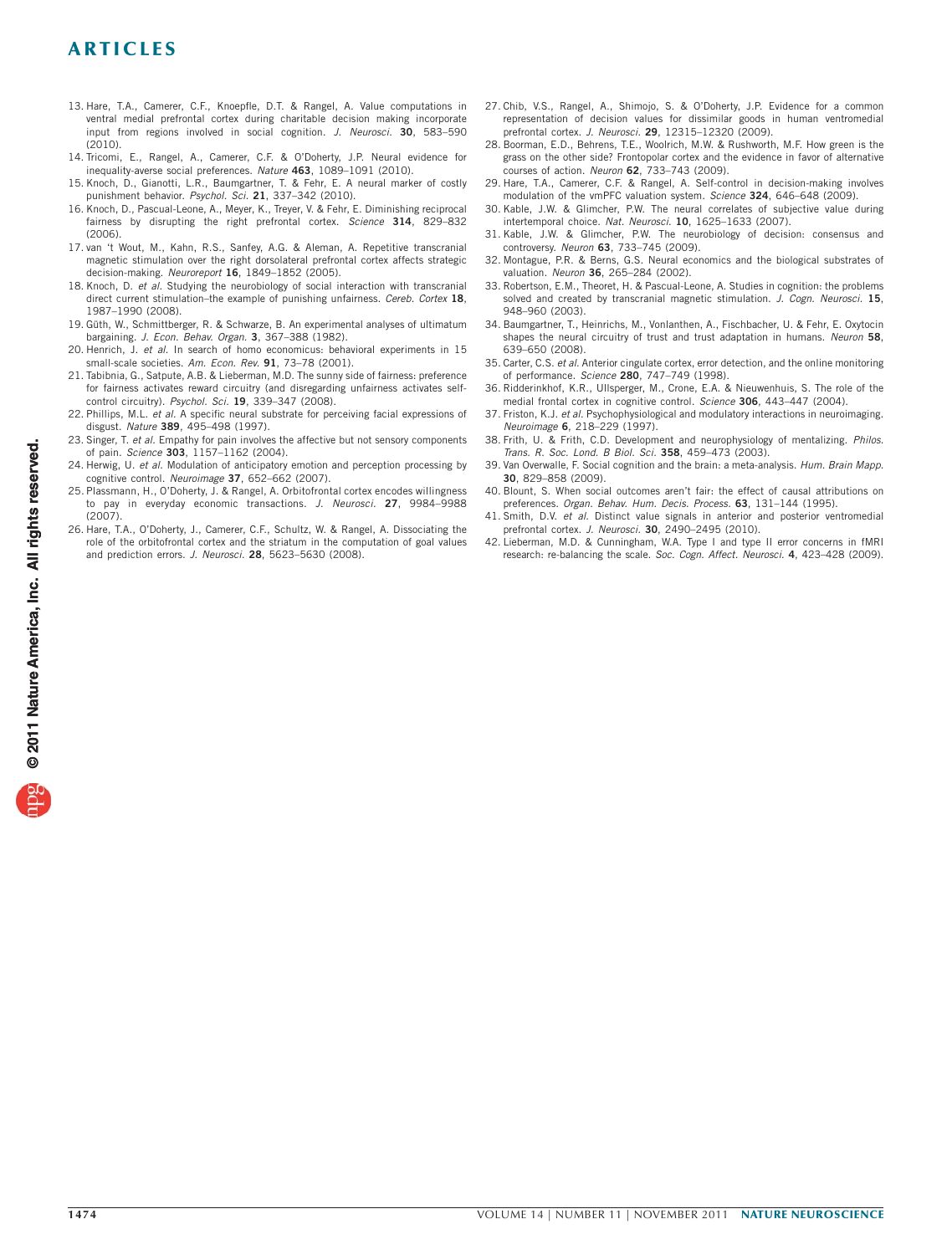#### ONLINE METHODS

**Participants.** We studied 32 right-handed men (mean age  $\pm$  s.d. = 21.6  $\pm$  2.2 years, range 19–27 years). Subjects gave informed written consent before participating in the study, which was approved by the local ethics committee (Zurich, Switzerland). Each subject participated in only one of the two treatment conditions (rTMS of left DLPFC, rTMS of right DLPFC), and none experienced TMS or participated in the ultimatum game previously. No subject had a history of psychiatric illness or neurological disorders. There was no difference between groups with respect to age (independent *t* test, *t* 30 = 0.059, *P* = 0.954). Subjects neither experienced serious adverse side effects nor reported scalp pain, neck pain or headaches after the experiment.

**The ultimatum game.** Every responder received four offers of 4, four offers of 6, three offers of 8, and five offers of 10. The sequence in which subjects received these different offers was randomized across subjects. The distribution of these offers was derived from our behavioral pilot experiments, in which the proposers generated, on average, this distribution. We asked these proposers after the pilot experiments if we could use their offers again in subsequent experiments. If they agreed and we actually used their decisions in the scanner experiment, they were paid based on player B's decision in the scanner. Thus, the responders in the scanner faced the decisions of 16 real human interaction partners and their choices actually affected the interaction partners' monetary payoffs.

Each subject received CHF 60 (CHF  $1 \approx$  USD 1.20) as a show-up fee in addition to the money earned in the ultimatum games. Subjects knew that 8 of the 16 bargaining trials would be randomly selected at the end of the experiment for payment. The payment was made according to the outcome of the trial; for example, both players earned nothing in a selected trial if the responder had rejected the offer in this trial. Subjects received instructions that explained the rules of the game before stimulation. Each subject was required to complete a series of test questions successfully after reading the instructions to verify comprehension.

**rTMS.** rTMS was administered to the dorsolateral prefrontal cortex (DLPFC) for 15 min before subjects participated in the ultimatum game (off-line procedure) using a Magstim Rapid Magnetic Stimulator (Magstim) and a commercially available nonferromagnetic figure-eight coil (70-mm diameter double-circle) with an magnetic resonance–compatible 9-m cable. Subjects lay down in the scanner room on the scanner bed, which was located in the starting position outside of the scanner. The coil was fixed and the subject's head was firmly held in place by means of a magnetic resonance–compatible coil and head holder. The TMS coil was placed over F4 and F3 using the electroencephalogram 10–20 coordination system for stimulation of the right and left DLPFC, as in previous studies<sup>17,43-45</sup>. The stimulation intensity was set at 54% of maximum stimulator output. The coil was held tangential to the subject's head with the handle pointing rostrally. Subjects received a single 15-min, 1-Hz rTMS train (900 pulses) over either the left DLPFC or right DLPFC. The rTMS parameters were well within currently recommended guidelines<sup>46</sup> and resulted in a suppression of excitability of the targeted cortical region for several minutes following completion of the rTMS train<sup>[33](#page-6-16)</sup>. The magnetic resonance-compatible coil and head holder were removed immediately after the rTMS stimulation and the scanner bed was automatically placed into the scan position inside of the scanner. All pre-scan measurements (including, for example, the localization scan and the slice alignment procedure) were conducted before the rTMS stimulation. This procedure allowed us to start the scanner measurements and the ultimatum games 40 s after the cessation of rTMS train. In total, the 16 ultimatum games lasted approximately 6 min. The responders' decisions in the 16 games were thus well within the borders of the rTMS aftereffect<sup>[47](#page-8-2)</sup>.

**fMRI image acquisition.** The experiment was conducted on a 3 T Philips Intera whole-body magnetic resonance scanner (Philips Medical Systems) equipped with an 8-channel Philips sensitivity-encoded (SENSE) head coil. Structural image acquisition consisted of 180 T1-weighted transversal images (0.75-mm slice thickness). For functional imaging, a total of 150 volumes were obtained using a SENSE<sup>48</sup> T2\*-weighted echo-planar imaging sequence with an acceleration factor of 2.0. We acquired 35 axial slices covering the whole brain with a slice thickness of 3 mm (inter-slice gap of 0.4 mm, non-interleaved acquisition, repetition time = 2,500 ms, echo time = 35 ms, flip angle = 77°, field of view = 22 mm, matrix size =  $128 \times 128$ ). To optimize functional sensitivity

in orbitofrontal cortex and medial temporal lobes, we used a tilted acquisition in an oblique orientation at 30° to the AC-PC line.

**fMRI preprocessing.** The statistical parametric mapping software package (SPM5, Wellcome Department of Cognitive Neurology) implemented in Matlab (Version R2006a) was used for the preprocessing and statistical analyses. All images were realigned to the first volume for analysis, corrected for motion artifacts and time of acquisition in a TR, normalized  $(3 \times 3 \times 3 \text{ mm}^3)$  into standard stereotaxic space (template provided by the Montreal Neurological Institute) and smoothed using an 8-mm full-width-at-half-maximum Gaussian kernel. A band-pass filter, which was composed of a discrete cosine-basis function with a cut-off period of 128 s for the high-pass filter, was applied. To increase signal to noise ratio, we minimized global intensity changes by scaling each image to the grand mean.

**General linear model.** We performed random-effects analyses on the functional data for the decision phase. For that purpose, we defined a general linear model that included four regressors of interest and three regressors of non-interest. The four regressors of interest were modeled for the decision phase consisting of offer 4, offer 6, offer 8 and offer 10. Onsets for these regressors were at the time of decision screen appearance. These screens were displayed for a duration of 6 s and were modeled accordingly. In addition to the four regressors of interest, three regressors of non-interest were modeled. One of these regressors preceded the decision screen regressors and had a length of 6 s, during which the subjects in the scanner were informed that the Players A were considering the offer. Another regressor followed the decision screen regressors and informed the subjects in the scanner that a new Player A was being assigned. This regressor was modeled with a duration of 3 s. Finally, the last regressor of non-interest modeled the feedback period presented at the end of the total 16 decision rounds and had a length of 20 s (see **Supplementary Fig. 1** for a timeline of screens in a single trial of the fMRI experiment and see **Supplementary Analysis 2** for statistical analyses of the response times). All regressors were convolved with a canonical hemodynamic response function. The six scan-to-scan motion parameters produced during realignment were included as additional regressors in the SPM analysis to account for residual effects of scan-to-scan motion.

Linear contrasts of regression coefficients were computed at the individual subject level and then taken to a group-level random effects analysis of variance. The following two different contrast images were calculated for the different analyses of the decision phase at the individual level using the four regressors of interest: unfair offers (regressor offer 4 and 6) > fair offers (regressor offer 8 and 10) and fair offers (regressor offer 8 and 10) > unfair offers (regressor offer 4 and 6).

For second-level random effects analysis, the single-subject contrasts were entered into one-sample and two-sample *t* tests. We calculated two simple contrasts and two serial subtraction terms based on these  $t$  tests: unfair  $>$  fair offers in all subjects (irrespective of treatment groups), fair > unfair offers in all subjects (irrespective of treatment groups), left TMS  $^{\rm (unfair\, >\, fair\, offers)}$   $>$  right TMS (unfair > fair offers) and right TMS (unfair > fair offers) > left TMS (unfair > fair offers). The two described serial subtraction terms were exclusively masked at *P* < 0.005 with the reversed second contrast of the serial subtraction term to ensure that the observed differences between the two groups were not a result of differences in the reversed second contrast.

**Statistical analysis: correction for multiple comparisons.** The correction for multiple comparisons was carried out using a two-step approach. First, we applied an uncorrected *P* value of 0.005 combined with a cluster-size threshold of 15 voxels to our a priori regions of interest $42$ , which encompassed emotion- and conflict-related areas of the anterior insula and the dorsal ACC, mentalizingrelated areas of the DMPFC, control-related areas of the DLPFC and valuationrelated areas of the VMPFC. We reported other brain regions that were significant at the same threshold (see **Supplementary Tables 1** and **2**). However, we are reluctant to make any interpretations based on these results because we made no a priori hypotheses. Second, we checked whether our a priori regions of interest survived small-volume FWE corrections at *P* < 0.05. The small volumes were either defined anatomically or functionally using the WFU PickAtlas toolbox<sup>49</sup>. The anatomically defined small volumes were based on the automated anatomical labeling atlas<sup>[50](#page-8-5)</sup> included in the toolbox and consisted of the anterior insula and the ACC. The functionally defined small volumes were based on a 20-mm sphere